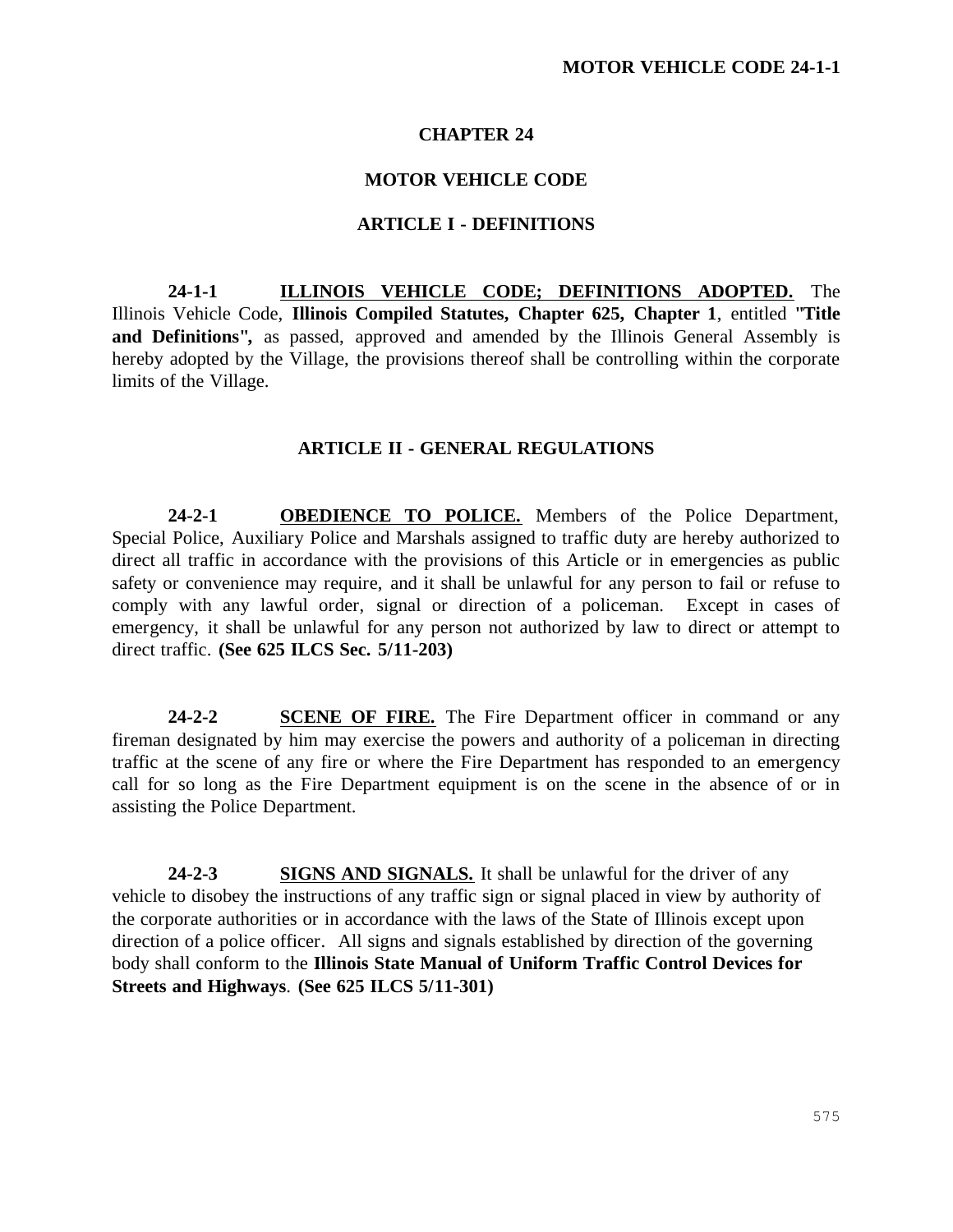**24-2-4 UNAUTHORIZED SIGNS.** No person shall place, maintain or display upon or in view of any street, any unauthorized sign, signal, marking, light, reflector or device which purports to be or is an imitation of or resembles an official traffic-control device or railroad sign or signal, or which attempts to direct the movement of traffic, nor shall any person place, maintain or display upon or in view of any street, any other sign which hides from view or interferes with the movement of traffic or effectiveness of any traffic-control device or any railroad sign or signal, and no person shall place or maintain, nor shall any public authority permit upon any highway, any traffic sign or signal bearing thereon any commercial advertising. No tree, bush or foliage of any kind shall be so placed, maintained, allowed to remain, or be displayed upon either public or private property in such a manner as to hide from view or interfere with the movement of traffic or the effectiveness of any trafficcontrol device, sign or signal.

**24-2-5 INTERFERENCE WITH SIGNS OR SIGNALS.** It shall be unlawful for any person to deface, injure, move or interfere with any official traffic sign or signal.

**24-2-6 ADVERTISING SIGNS.** It shall be unlawful to maintain anywhere in the Village any sign, signal, marking or device other than a traffic sign or signal authorized by the Village Board or the Illinois Department of Transportation, which purports to be or is an imitation of or resembles an official traffic-control device or railroad sign or signal in view of any street or highway, and it shall be unlawful to place or maintain any sign which hides from view any lawful traffic-control device. It shall be unlawful to maintain or operate any flashing or rotating beacon of light in view of any street or highway. **(See Chapter 27 and 33) (Also See Chapter 40 - Zoning Code)**

**24-2-7 ANIMALS OR BICYCLES.** Any person riding a bicycle or an animal or driving any animal drawing a vehicle upon any street shall be subject to the provisions of this Code applicable to the driver of a vehicle, except those provisions which can have no application to one riding a bicycle or driving or riding an animal. **(See 625 ILCS Sec. 5/11- 206)**

# **24-2-8 LAMPS AND OTHER EQUIPMENT ON BICYCLES.**

(A) Every bicycle, when in use at nighttime, shall be equipped with a lamp on the front which shall emit a white light visible from a distance of at leave **five hundred (500) feet** to the front and with a red reflector on the rear of a type approved by the Department which shall be visible from all distances of **one hundred (100) feet** to **six hundred (600) feet** to the rear when directly in front of lawful lower beams of headlights on a motor vehicle. A lamp emitting a red light visible from a distance of **five hundred (500) feet** to the rear may be used in addition to the red reflector.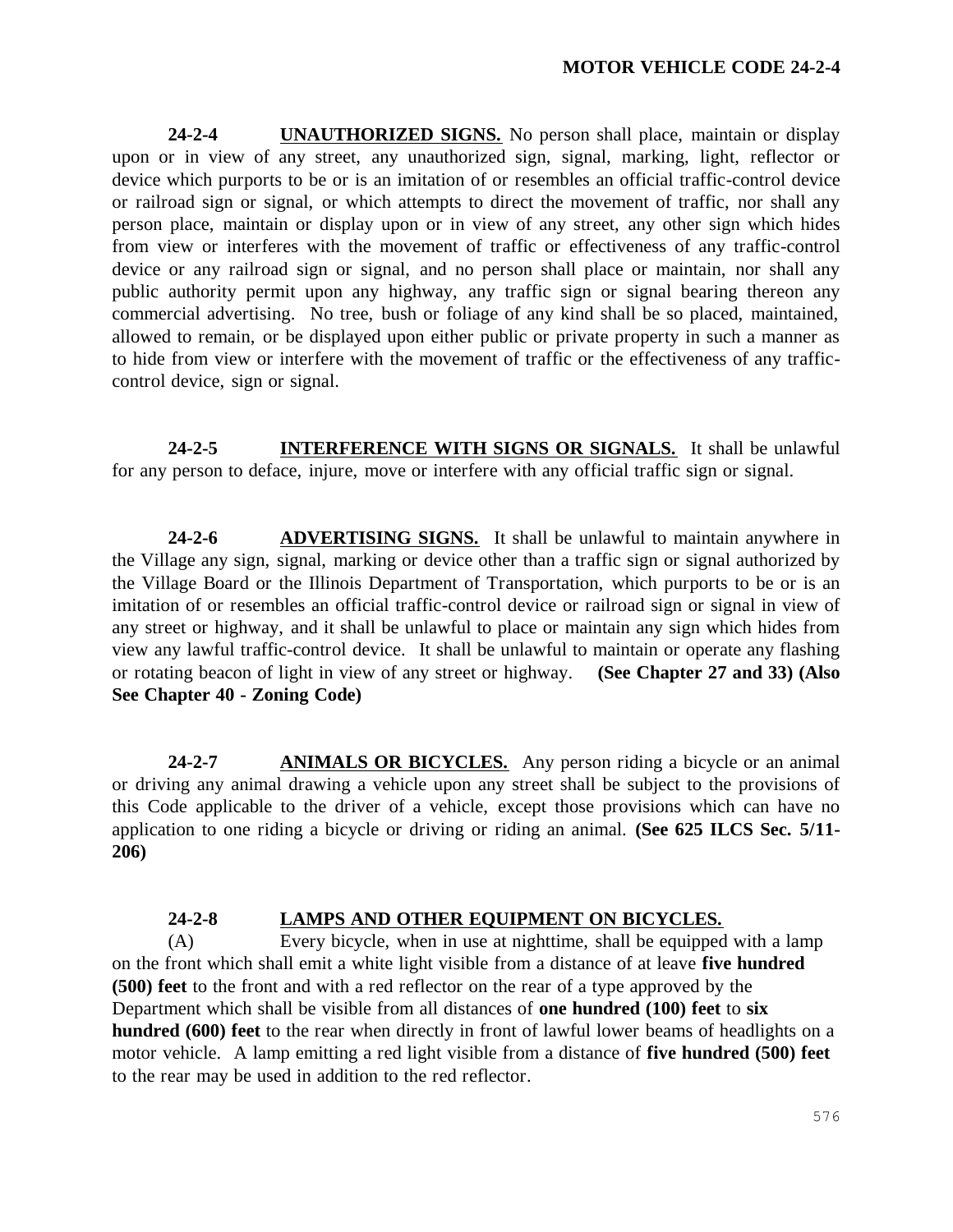(B) A bicycle shall not be equipped with, nor shall any person use any siren upon a bicycle.

(C) Every bicycle shall be equipped with a brake which will adequately control movement of and stop and hold such bicycle.

(D) No person shall sell a new bicycle or pedal for use on a bicycle that is not equipped with a reflex reflector or conforming to specifications prescribed by the State on each pedal, visible from the front and rear of the bicycle during darkness from a distance of **two hundred (200) feet**.

(E) No person shall sell or offer for sale a new bicycle that is not equipped with side reflectors. Such reflectors shall be visible from each side of the bicycle from a distance of **five hundred (500) feet** and shall be essentially colorless or red to the rear of the center of the bicycle and essentially colorless or amber to the front of the center of the bicycle provided. The requirements of this paragraph may be met by reflective materials which shall be at least **three-sixteenths (3/16) of an inch** wide on each side of each tire or rim to indicate as clearly as possible the continuous circular shape and size of the tires or rims of such bicycle and which reflective materials may be of the same color on both the front and rear tire or rim. Such reflectors shall conform to specifications prescribed by the State.

(F) No person shall sell or offer for sale a new bicycle that is not equipped with an essentially colorless front-facing reflector.

(G) Any person charged with a violation of this Section shall pay a fine of **One Dollar (\$1.00)** for the first offense and for a similar charge during the same year a fine of **Five Dollars (\$5.00)**. **(See 625 ILCS Sec. 5/11-1507)**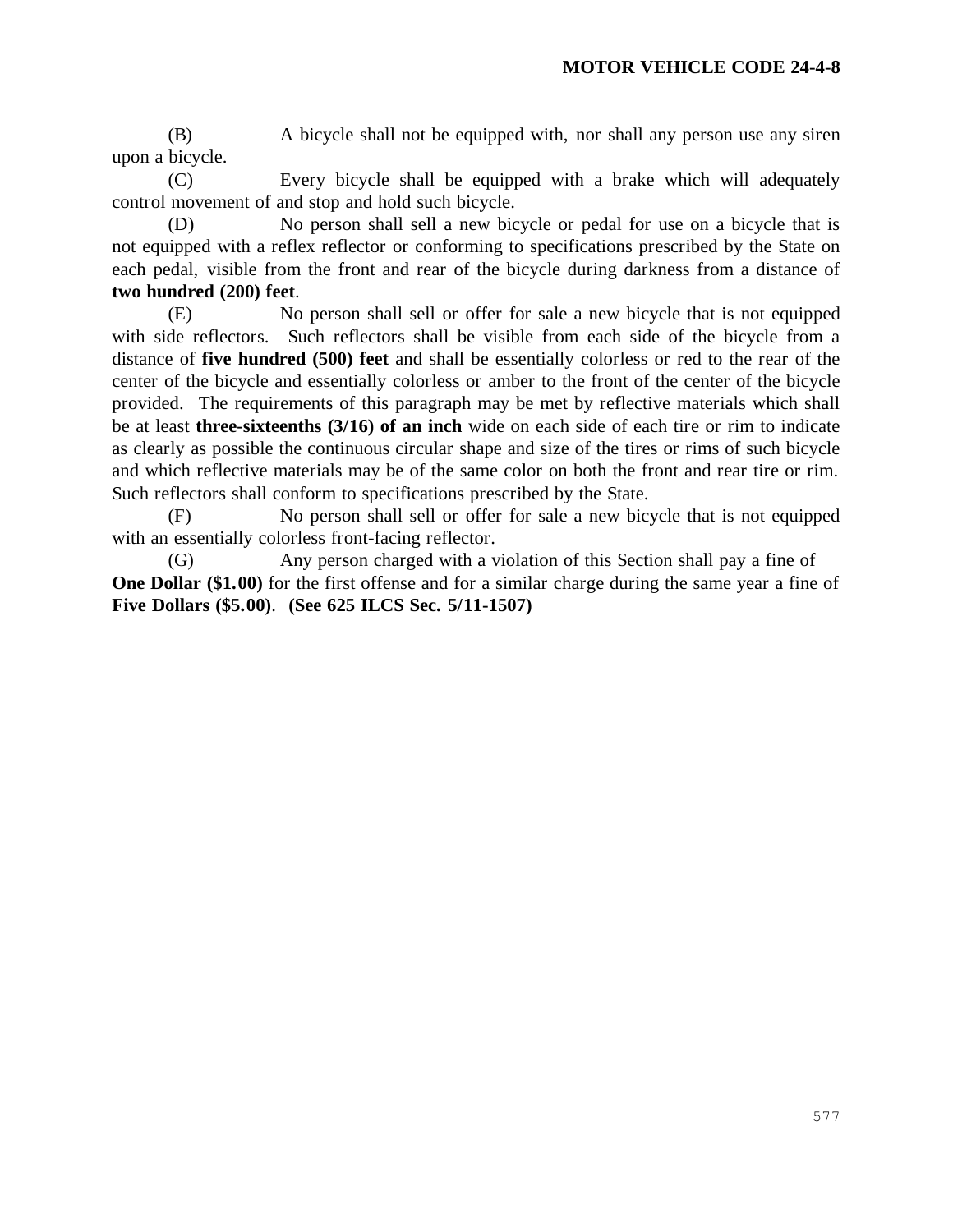### **ARTICLE III - STOP AND THROUGH STREETS**

**24-3-1 THROUGH STREETS.** The streets and parts of streets of the Village designated by ordinance as "through streets" are hereby declared to be through streets. The driver of a vehicle shall stop at the entrance to a through street and shall yield the right-of-way to other vehicles which have entered the intersection or which are approaching so close on a through street as to constitute an immediate hazard unless directed otherwise by the traffic officer. **See Schedule "A" for applicable through and stop streets.**

24-3-2 **ONE-WAY STREETS OR ALLEYS.** It shall be unlawful to operate any vehicle on any streets or alleys designated as one-way streets or alleys by ordinance in any direction other than that so designated. **See Schedule "B" for the designated one-way streets and alleys. (See 625 ILCS Sec. 5/11-208)**

**24-3-3 STOP STREETS.** The driver of a vehicle shall stop in obedience to a stop sign at an intersection where a stop sign is erected pursuant to ordinance at one or more entrances thereto and shall proceed cautiously, yielding to the vehicles not so obliged to stop which are within the intersection or approaching so close as to constitute an immediate hazard, unless traffic at such intersection is controlled by a police officer on duty, in which event, the directions of the police officer shall be complied with. **See Schedule "A" for designated stop intersections. (See 625 ILCS Sec. 5/11-302)**

**24-3-4 YIELD RIGHT-OF-WAY STREETS.** The driver of a vehicle approaching a yield sign, in obedience to such sign, shall slow down to a speed reasonable for the existing conditions and if required for safety to stop, shall stop at a clearly marked stop line, but if none, before entering the crosswalk on the near side of the intersection or if none, then at the point nearest the intersecting roadway where the driver has a view of approaching traffic on the intersecting roadway. After slowing or stopping, the driver shall yield the rightof-way to any vehicle in the intersection or approaching on another roadway so closely as to constitute an immediate hazard during the time such driver is moving across or within the intersection. **(See Schedule "K")**

**24-3-5 POSTING SIGNS.** Appropriate signs shall be posted to show all through, stop and yield right-of-way streets, all one-way streets and alleys and all stop intersections. **(See 625 ILCS Sec. 5/11-304)**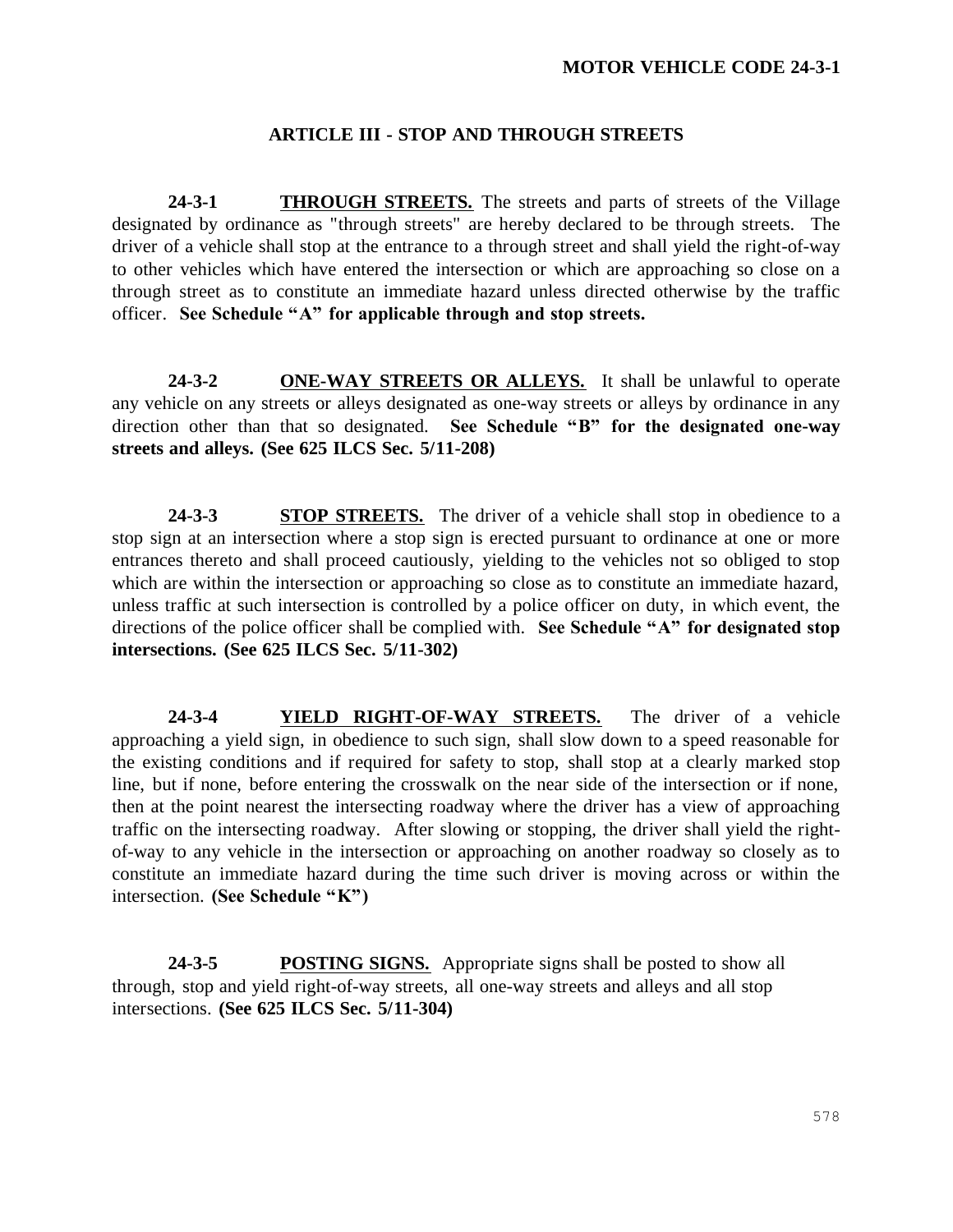# **ARTICLE IV - DRIVING RULES**

**24-4-1 ILLINOIS VEHICLE CODE; RULES OF THE ROAD ADOPTED.** The Illinois Vehicle Code, **Illinois Compiled Statutes, Chapter 625, Section 11**, entitled **"Rules of the Road",** as passed, approved and amended by the Illinois General Assembly is hereby adopted by the Village and the provisions thereof shall be controlling within the corporate limits of the Village except for the following changes, deletions and omissions:

# (A) **Omissions:**

(1) Omit Sections 11-207, 11-208.1, 11-208.2, 11-209.1, 11-302, 11-303, 11-310(f), 11-313, 11-401 to and including 11-416, 11- 500 to and including 11-502, 11-602, 11-603, 11-604, 11-606(b), 11-608, 11-1419, and 11-1422.

# (B) **Changes and Additions:**

- (1) Change 11-904(a) to read: "Preferential right-of-way at an intersection may be indicated by stop or yield signs as authorized by this Code."
- (2) Change 11-1416(a) to read: "Any person who shall willfully and unnecessarily attempt to delay, hinder or obstruct any other person in lawfully driving and traveling upon or along any highway within this State or who shall offer for barter or sale, merchandise on said highway so as to interfere with the effective movement of traffic shall, upon conviction, be guilty of a violation of this Code."

# **24-4-2 DRIVING RULES.**

(A) **Careless Driving.** It shall be unlawful to operate a vehicle in the Village in a careless manner so as to interfere with the safe or lawful operation of any other vehicle or so as to interfere with or to injure, damage, or endanger persons or property engaged in the lawful use of the street.

(B) **Drag Racing Unlawful.** No person shall be a participant in drag racing as defined in **Section 5/11-504 of the Illinois Compiled Statutes.**

(C) **Fleeing or Attempting to Elude Police Officer.** Any driver or operator of a motor vehicle who, having been given a visual or audible signal by a police officer directing such driver or operator to bring his vehicle to a stop, willfully fails to or refuses to obey such direction, increases his speed, extinguishes his lights or otherwise flees or attempts to elude the officer is guilty of a violation of this Chapter. The signal given by the police officer may be by hand, voice, siren, red or blue light. Provided, however, the officer giving such signal shall be in police uniform and if driving a vehicle, such vehicle shall be marked showing it to be an official police vehicle.

(D) **Unlawful Possession of Highway Sign or Marker.** The Department of Local Authorities with reference to traffic-control signals, signs or markers owned by the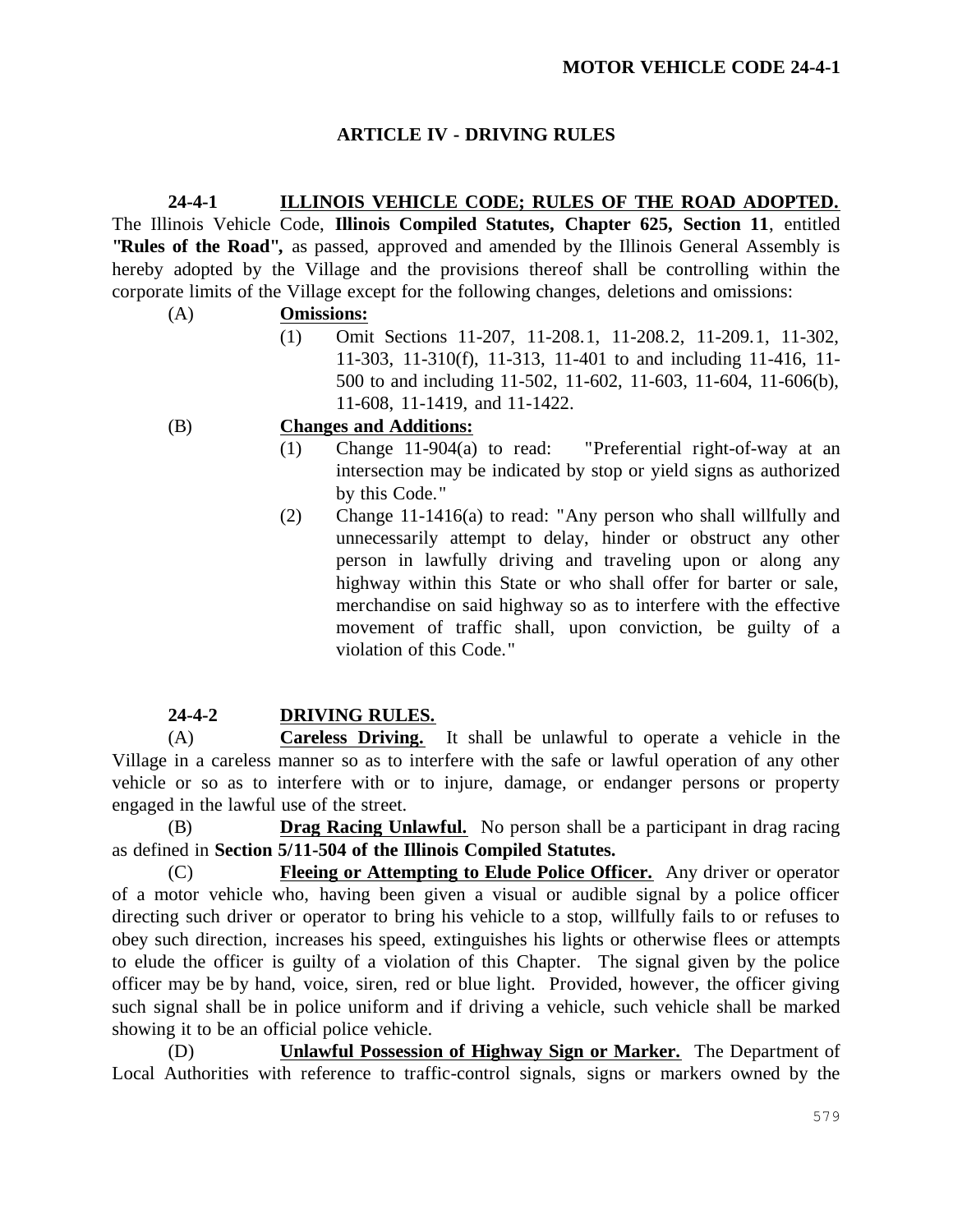Department of Local Authorities are authorized to indicate the ownership of such signs, signals or markers on the back of such devices in letters not less than **three-eighths (3/8) of an inch** or more than **three-fourths (3/4) of an inch** in height, by use of a metal stamp, etching or other permanent means and except for employees of the Department of Local Authorities, police officers, contractors and their employees engaged in highway construction, contract or work on the highway approved by the Department of Local Authorities, it is a violation of this Chapter for any person to possess such sign, signal or marker so identified. **(See 625 ILCS Sec. 5/11-313)**

(E) **Special Speed Limitations on Elevated Structures.** No person shall drive a vehicle over any bridge or other elevated structure constituting a part of a highway at a speed which is greater than the maximum speed which can be maintained with safety to such bridge or structure when such structure is sign-posted.

Upon the trial of any person charged with the violation of this Section, proof of the determination of the maximum speed by the Village and the existence of such signs is conclusive evidence of the maximum speed which can be maintained with safety to such bridge or structure. **(See 625 ILCS Sec. 5/11-608)**

(F) **General Speed Restrictions.** The speed limits on the various streets shall be approved by the Village Board, but shall not exceed **twenty miles per hour (20 MPH)** in a school zone and not to exceed **twenty-five miles per hour (25 MPH)** on a residential street; otherwise, **thirty miles per hour (30 MPH)** on an arterial street unless otherwise posted. **(See Schedule "J") (See 625 ILCS Sec. 5/11-604)**

(G) **Special Speed Limit While Passing Schools.** No person shall drive a motor vehicle at a speed in excess of **twenty miles per hour (20 MPH)** while passing a school zone or while traveling upon any public thoroughfare on or across which children pass going to and from school during school days when school children are present.

This Section shall not be applicable unless appropriate signs are posted upon streets and maintained by the Village or State wherein the school zone is located. **(See 625 ILCS Sec. 5/11-605)**

(H) **Failure to Reduce Speed.** A vehicle shall be driven upon the streets and alleys of this Village at a speed which is reasonable and proper with regard to traffic conditions and the use of the street or alley. The fact that the vehicle does not exceed the applicable maximum speed limit does not relieve the driver of the duty to decrease speed when approaching and crossing an intersection or when special hazard exists with respect to pedestrian or other traffic or by reason of weather or highway conditions. Speed must be decreased as may be necessary to avoid colliding with any person or vehicle on or entering the highway in compliance with legal requirements and the duty of all persons to use due care.

(I) **Traffic Lane Usage.** Whenever any roadway within the Village has been divided into **two (2)** or more clearly marked lanes for traffic, a vehicle shall be driven as nearly as practicable entirely within a single lane and shall not be moved from such lane until the driver has first ascertained that such movement can be made with safety.

(J) **U-Turns Prohibited.** No driver of a vehicle shall make a "U-turn" on any street or at any intersection of any streets in the Village.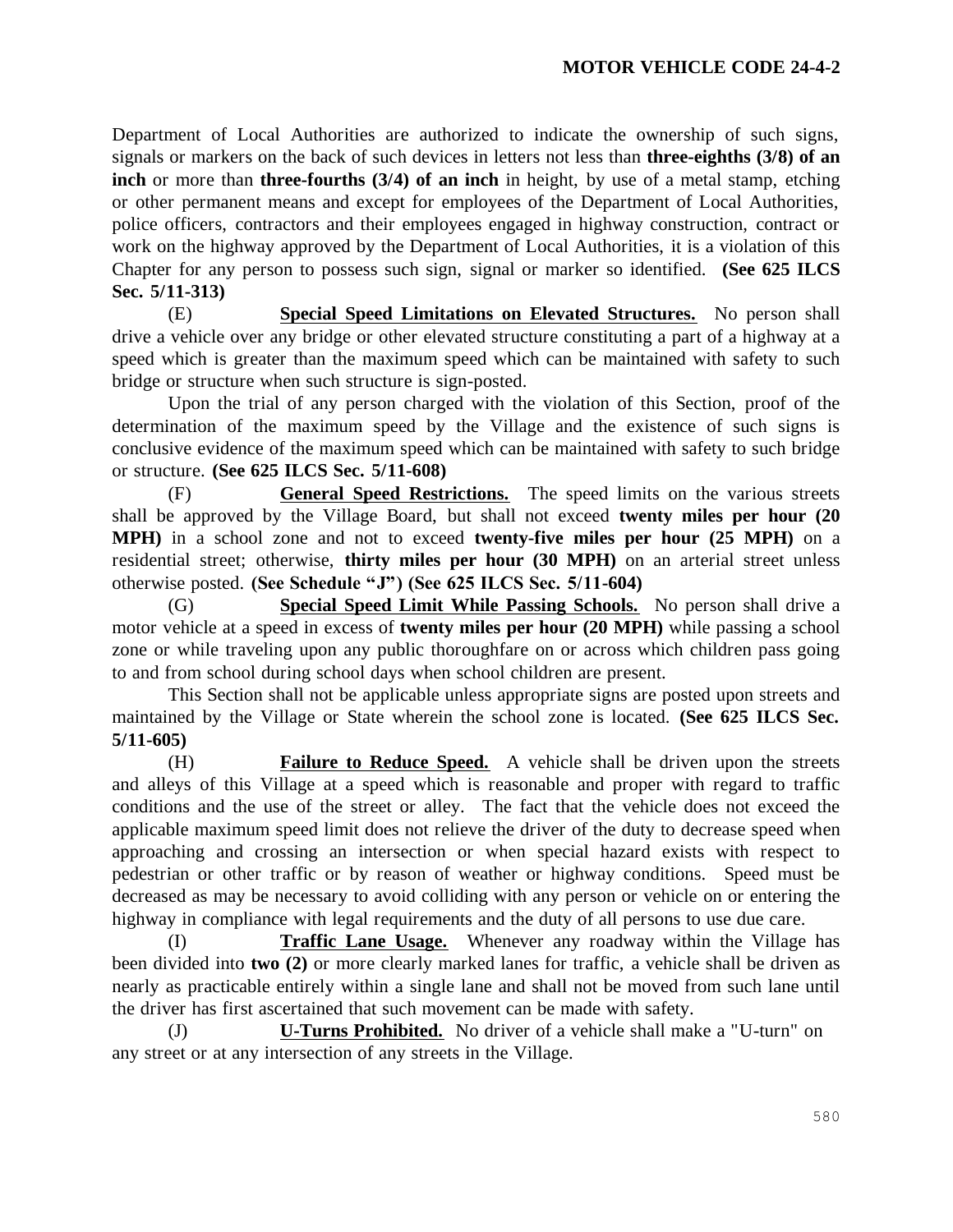**24-4-3 DUTY TO REPORT ACCIDENT.** The driver of a vehicle which is in any manner involved in an accident within the Village shall, without unnecessary delay, notify the Police Department and shall make a report of such action. Failure to report an accident within the Village within **twenty-four (24) hours** shall result in arrests of the person or persons involved. **(See 625 ILCS Sec. 5/11-415)**

**24-4-4 TRANSPORTING LIQUOR IN VEHICLES.** No person shall transport, carry, possess or have any alcoholic liquor within the passenger area of any motor vehicle in this Village except in the original container and with the seal unbroken. **(See 625 ILCS Sec. 5/11-502)**

**24-4-5 EXCESSIVE NOISE - STOPPED VEHICLE.** No operator of a motor vehicle shall, when the motor vehicle is stopped, unreasonably accelerate the engine thereof with the gears of the vehicle in neutral, thereby causing an unreasonably loud or excessive noise.

**24-4-6 EXCESSIVE NOISE - WHEELS.** No operator of a motor vehicle shall when the motor vehicle is stopped, accelerate the engine with the gears of such vehicle in neutral and while so accelerating the engine, shift the gears of the vehicle into a forward or reverse movement, thereby causing an unreasonably loud noise with the drive wheels of the vehicle.

**24-4-7 EXCESSIVE NOISE - SQUEALING TIRES.** No operator of a motor vehicle shall cause the wheels of such vehicle to spin violently, thereby causing an unreasonably loud or excessive noise. **(See 625 ILCS Sec. 5/11-505)**

**24-4-8 RECKLESS, NEGLIGENT OR CARELESS DRIVING.** It shall be unlawful to operate any vehicle in the Village in a careless, reckless, negligent or wanton manner, or carelessly so as to endanger life or property.

**24-4-9 EXCESSIVE NOISE WHILE DRIVING.** No operator of a motor vehicle shall, when operating the vehicle, accelerate the vehicle or rapidly stop the vehicle causing an unreasonably loud noise.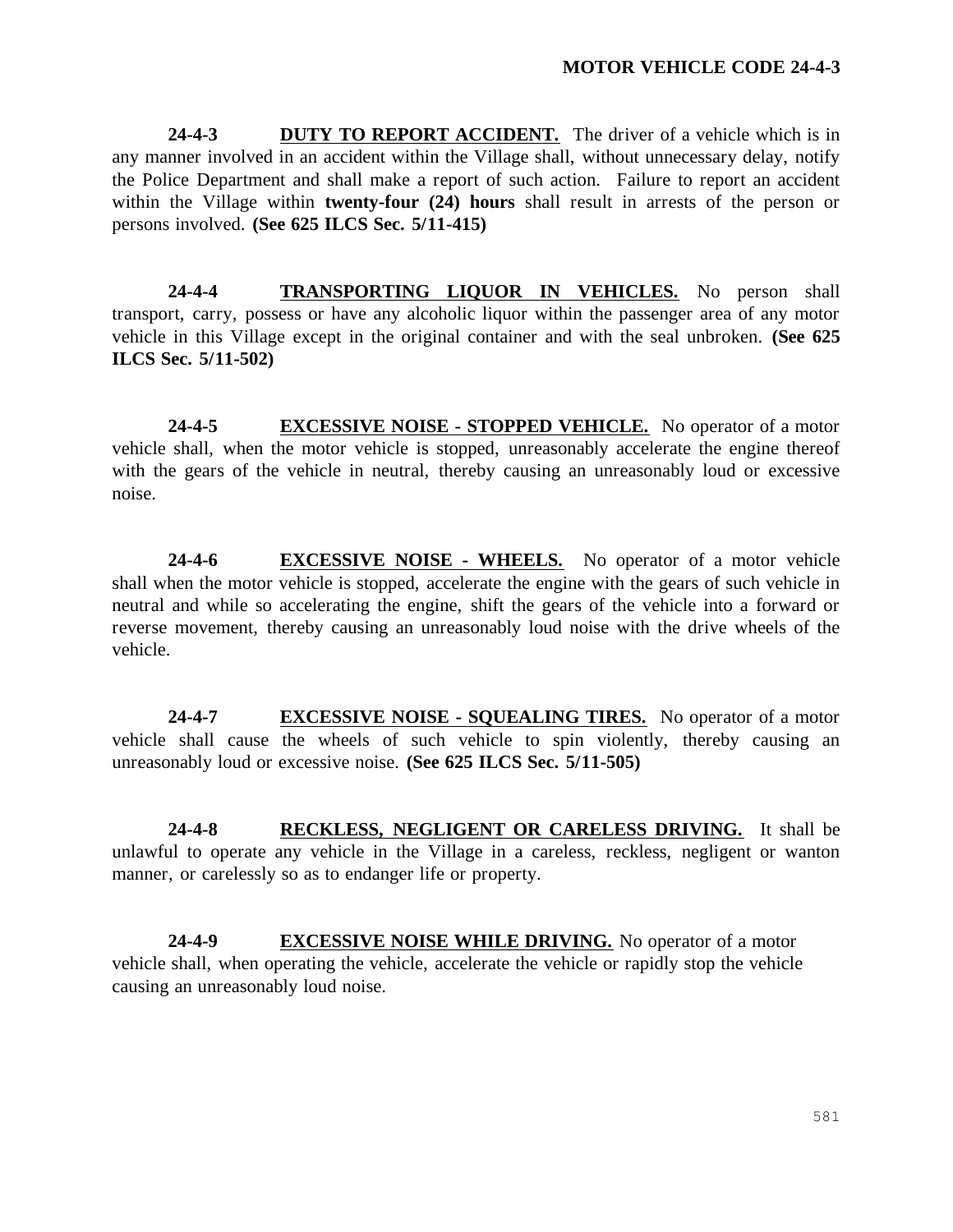# **ARTICLE V - EQUIPMENT OF VEHICLES**

**24-5-1 ILLINOIS VEHICLE CODE; EQUIPMENT OF VEHICLES ADOPTED.** The Illinois Vehicle Code, **Illinois Compiled Statutes, Chapter 625, Section 12,** entitled **"Equipment of Vehicles",** as passed, approved, and amended by the Illinois General Assembly is hereby adopted by the Village and the provisions thereof shall be controlling within the corporate limits of the Village. **(See 625 ILCS Secs. 5/12-605, 5/12- 605.1; and 5/12-605.2)**

**24-5-2 MUFFLER.** No motor vehicle shall be operated on any street unless such vehicle is provided with a muffler in efficient actual working condition; and the use of a cut-out is prohibited. No muffler shall cause an unreasonably loud or excessive noise. **(See 625 ILCS Sec. 5/12-602)**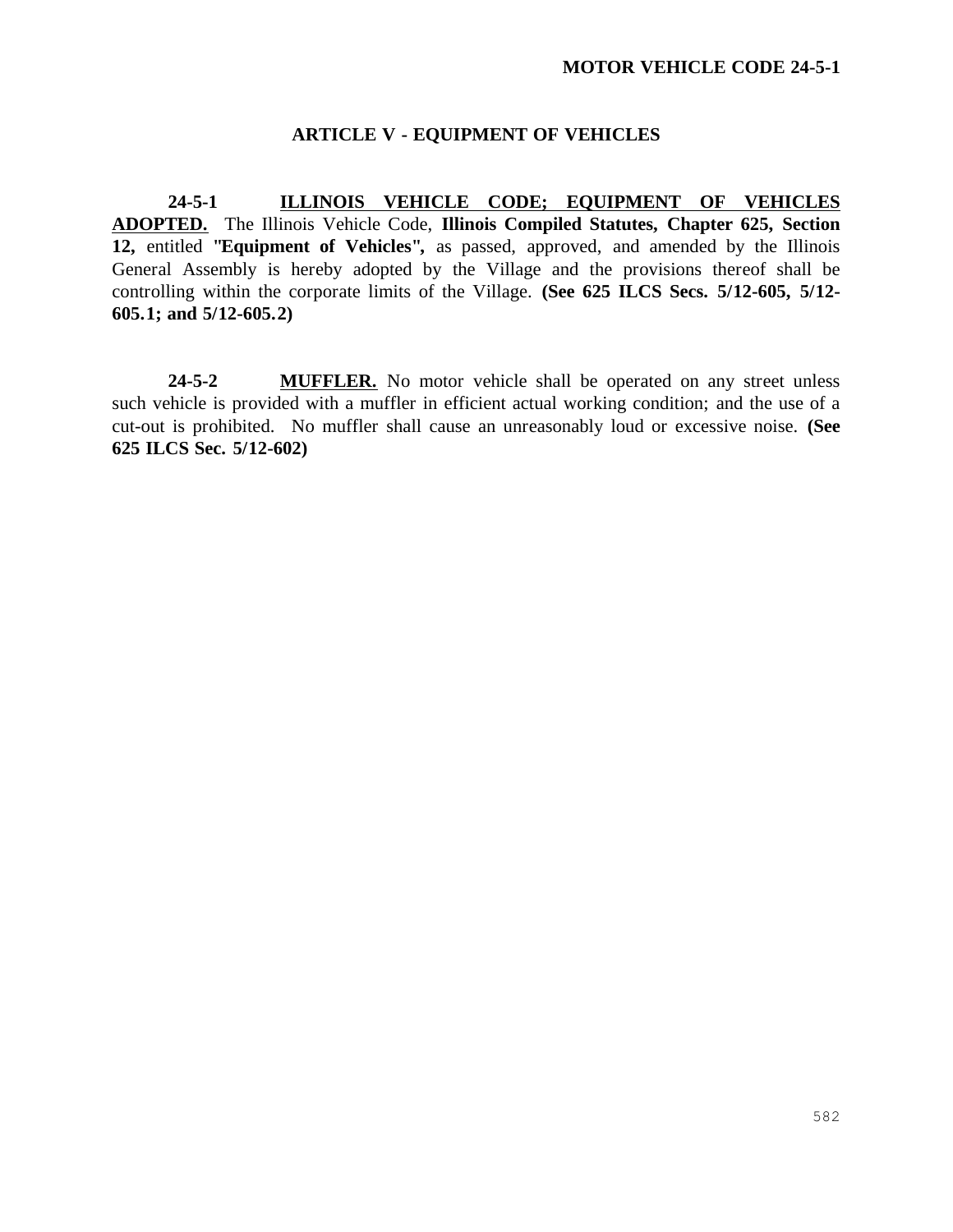# **ARTICLE VI - PARKING RULES**

**24-6-1 TIME LIMIT PARKING.** It shall be unlawful to park any vehicle for a period of time in excess of the amount of time designated by law and so posted.

**24-6-2 PARKING FOR SALE OR REPAIR.** No person shall park a vehicle upon any street for the purpose of:

(A) displaying such vehicle for sale; or

(B) washing, greasing or repairing such vehicle, except when emergency repairs are necessary.

# **24-6-3 STOPPING, STANDING OR PARKING PROHIBITED IN SPECIFIED PLACES.**

(A) Except when necessary to avoid conflict with other traffic, or in compliance with law or the directions of a police officer or official traffic-control devices, no person shall:

- (1) **Stop, Stand or Park a Vehicle:**
	- (a) On the roadway side of any vehicle stopped or parked at the edge or curb of a street.
	- (b) On a sidewalk.
	- (c) Within an intersection.
	- (d) On a crosswalk.
	- (e) Between a safety zone and the adjacent curb or within **thirty (30) feet** of points on the curb immediately opposite the ends of a safety zone, unless a different length is indicated by signs or markings.
	- (f) Alongside or opposite any street excavation or obstruction when stopping, standing or parking would obstruct traffic.
	- (g) Upon any bridge or other elevated structure upon a highway or within a highway tunnel.
	- (h) On any railroad tracks.
	- (i) At any place where official signs prohibit stopping.
	- (j) On any controlled-access highway.
	- (k) In the area between roadways of a divided highway, including crossovers.
	- (l) In any alley that is open and maintained.
- (2) **Stand or Park a Vehicle** (whether occupied or not, except momentarily to pick up or discharge passengers):
	- (a) In front of a public or private driveway.
	- (b) Within **fifteen (15) feet** of a fire hydrant.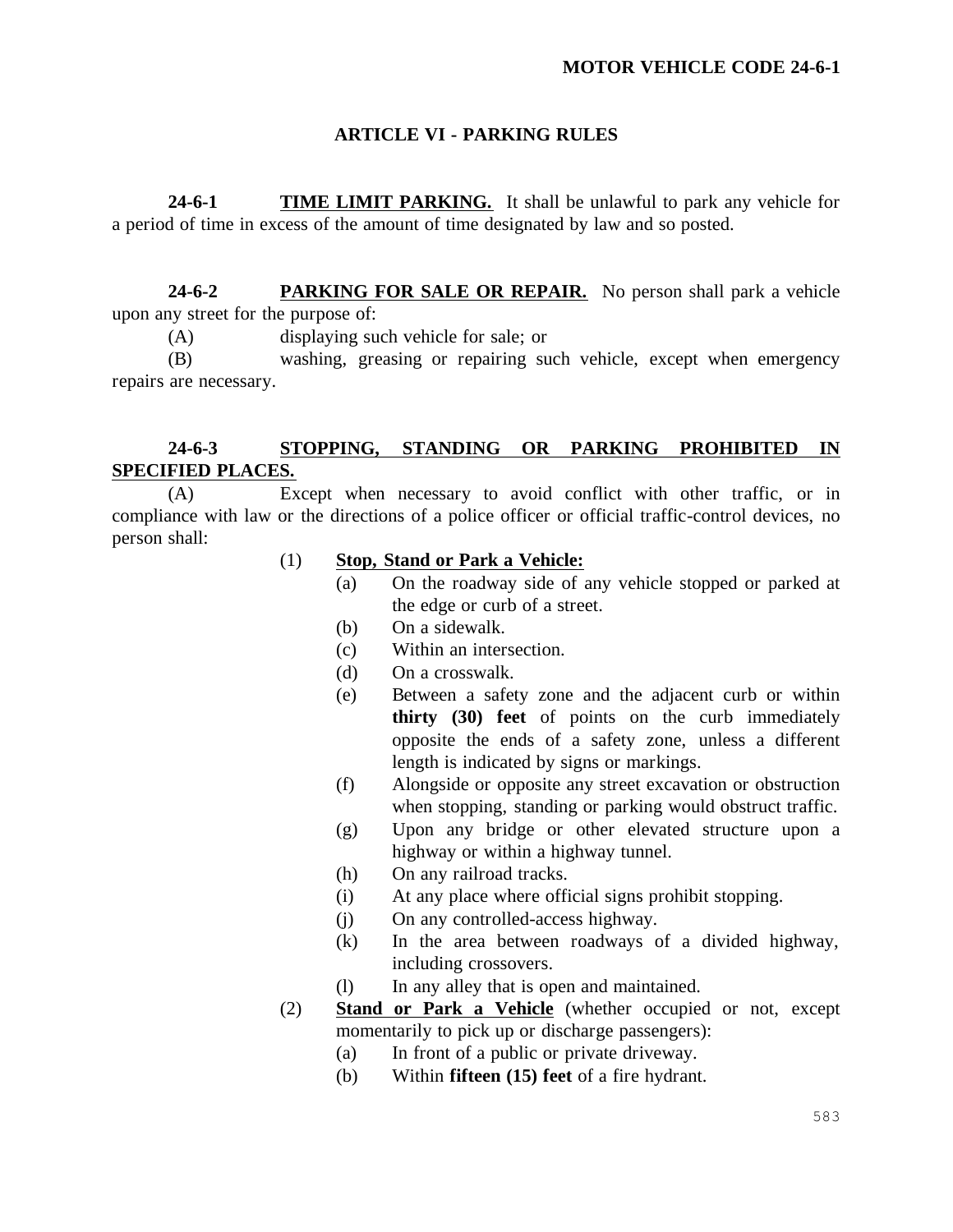- c) Within **twenty (20) feet** of a crosswalk at an intersection.
- (d) Within **thirty (30) feet** upon the approach to any flashing signal, stop sign, yield sign or traffic-control signal located at the side of the roadway.
- (e) Within **twenty (20) feet** of the driveway entrance to any fire station and on the side of a street opposite the entrance to any fire station within **seventy-five (75) feet**  of such entrance (when properly sign-posted).
- (f) At any place where official signs prohibit standing or parking.
- (3) **Parking a Vehicle** (whether occupied or not, except temporarily for the purpose of and while actually engaged in loading or unloading property or passengers):
	- (a) within **fifty (50) feet** of the nearest rail of a railroad crossing;
	- (b) at any place where official signs prohibit parking;
	- (c) in yellow zones.

(B) No person shall move a vehicle not lawfully under his control into any such prohibited area or away from a curb such distance as is unlawful.

(C) Schedules "F", "H" and "I" shall list all applicable no-parking zones. **(See 625 ILCS Sec. 5/11-303)**

# **24-6-4 PARKING FOR THE HANDICAPPED.**

(A) **Designated Parking.** Certain parking spaces within the confines of the Village shall be designated for use by handicapped persons' vehicles only and will be posted with appropriate signs to that effect.

(B) **Use of Designated Handicapped Parking.** The use of designated handicapped parking locations, duly posted and signed shall to that effect, be open to any vehicle which bears the appropriate handicapped Illinois Registration Plate issued by the Secretary of State for the State of Illinois, or a valid handicapped parking permit issued by another governmental agency or which bears a handicapped card furnished in accordance with **Illinois Compiled Statutes, Chapter 625; Section 5/11-1301.1, et. seq.** furnished by the Village.

(C) **Application for Illinois Handicapped Registration Plate.** The issuance of an Illinois Handicapped Motor Vehicle Registration Plate shall be made with the Secretary of State of the State of Illinois at any facility provided and approved for that purpose by the Secretary of State. **(See 625 ILCS Sec. 5/11-1301.2)**

(D) **Penalty.** Any vehicle parked in violation of this Article in a posted designated handicapped space which does not bear an Illinois Handicapped Registration Plate, or a valid handicapped parking permit issued by another governmental agency of a vehicle will be removed in accordance with the departmental policies and in accordance with **Section 5/11- 1302, Chapter 625 of the Illinois Compiled Statutes**. The registered owner of the vehicle as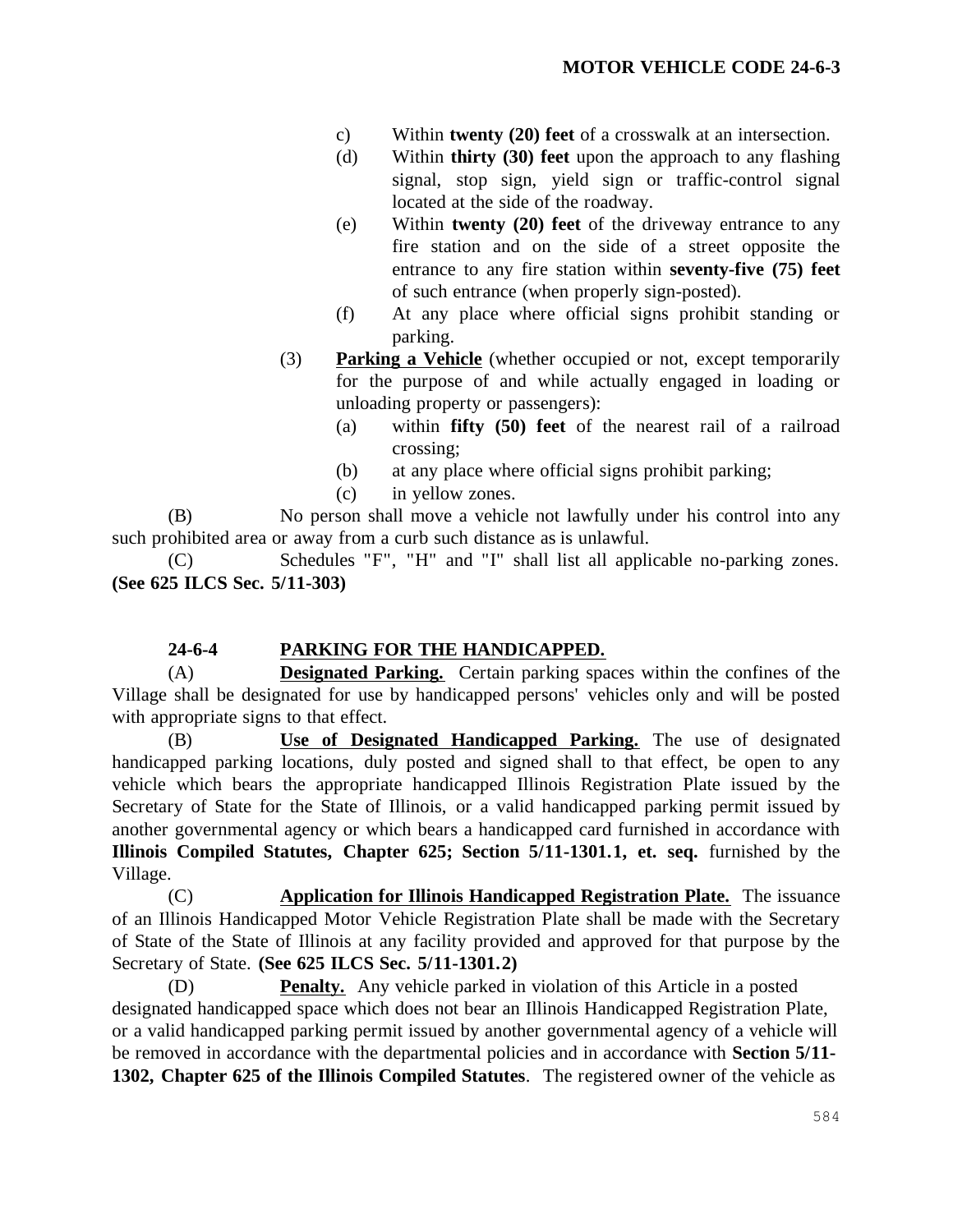ascertained by the registration plates of the vehicle will be presumed to be in control of the vehicle and will be fined **Two Hundred Dollars (\$200.00).** The same registered owner will be held liable for the cost of removal of the vehicle and must pay that cost, plus storage charges, if any, prior to the release of the vehicle.

(E) **Handicapped Parking Areas.** Those places designated as "Handicapped Parking Spaces" are listed in **Schedule "O".**

**24-6-5 COMMERCIAL TRUCK AND TRAVEL TRAILER PARKING.** It shall be unlawful to park any commercial vehicle or travel trailer on any residential street except that any commercial vehicle parked or stopped for the purpose of pick-up or delivery of residents and/or personal property for a period not to exceed **eight (8) hours** shall be exempt.

For purposes of this Section, commercial vehicle shall be defined as any vehicle operated for the transportation of persons and/or personal property in the furtherance of any commercial or industrial enterprise. **(Ord. No. 761; 12-20-88)**

**24-6-6 TOWING CARS AWAY.** The Police Department and all members thereof assigned to traffic duty are hereby authorized to remove and tow away, or have removed and towed away by commercial towing service, any car, boat, trailer, or other vehicle illegally parked in any place where such parked vehicle creates or constitutes a traffic hazard, blocks the use of a fire hydrant or obstructs or may obstruct the movement of any emergency vehicle; or any vehicle which has been parked in any public street or other public place for a period of **twenty-four (24) hours**.

Vehicles towed away shall be stored on any Village property or in a public garage or parking lot and shall be restored to the owner or operator thereof after payment of the expense incurred by the Village in removing and storing such vehicle(s).

**24-6-7 PARKING VIOLATIONS.** Any person accused of a violation of an ordinance prohibiting parking a vehicle in a designated area or restricting the length of time a vehicle may be there parked, may settle and compromise the claim against him or her for such illegal parking by paying to the Village **Five Dollars (\$5.00)** for each such offense. Such payment may be made at the Village Hall and a receipt shall be issued for all money so received and such money shall be promptly turned over to the Treasurer to be credited to the General Fund. The members of the Police Department are hereby authorized to refrain from instituting a prosecution for the alleged offense involved for at least **twenty-four (24) hours**; provided, however, that this Section shall not apply to persons parking a vehicle so as to obstruct the entrance or exit of any place where Police Department or Fire Department apparatus or other emergency equipment is kept or housed or so as to block an emergency entrance in a hospital. Nor shall this Section apply to any person charged with parking a vehicle so as to entirely obstruct traffic in any street or alley or parking in such a way as to reduce traffic on an arterial street to one-way traffic only; nor to any person who refuses to remove a vehicle illegally parked at the request of any member of the Police Department.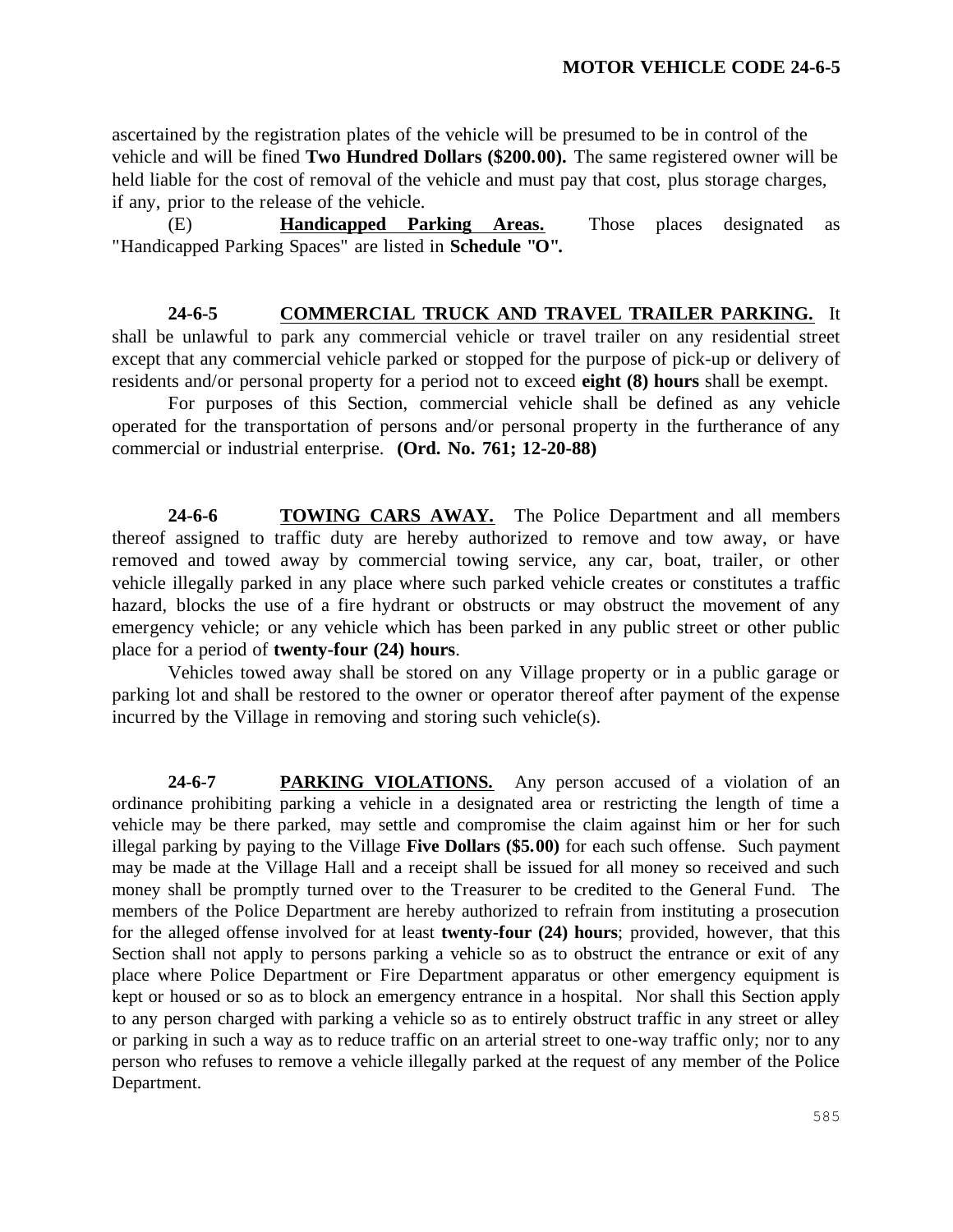**24-6-8 PRIMA FACIE PROOF.** The fact that a vehicle which is illegally parked or operated is registered in the name of a person shall be considered prima facie proof that such person was in control of the vehicle at the time of such violation.

**24-6-9 PARKING TICKETS - STATE STATUTE.** The Village Board intends to utilize **Illinois Compiled Statutes, Chapter 625; Section 5/6-306.5** and the procedure set forth therein.

The appropriate authorities are hereby authorized to utilize the statute and the procedure set forth therein.

**24-6-10 PENALTY.** All violations of this Article shall be Class Five (5) Ordinance Violations as provided for in **Section 1-1-20** of this Code, except for violations of **Section 24-6-3(2)(g)**, in which case a violation of **Section 24-6-3(2)(g)** shall be a Class Four (4) Ordinance Violation as provided for in **Section 1-1-20** of this Code.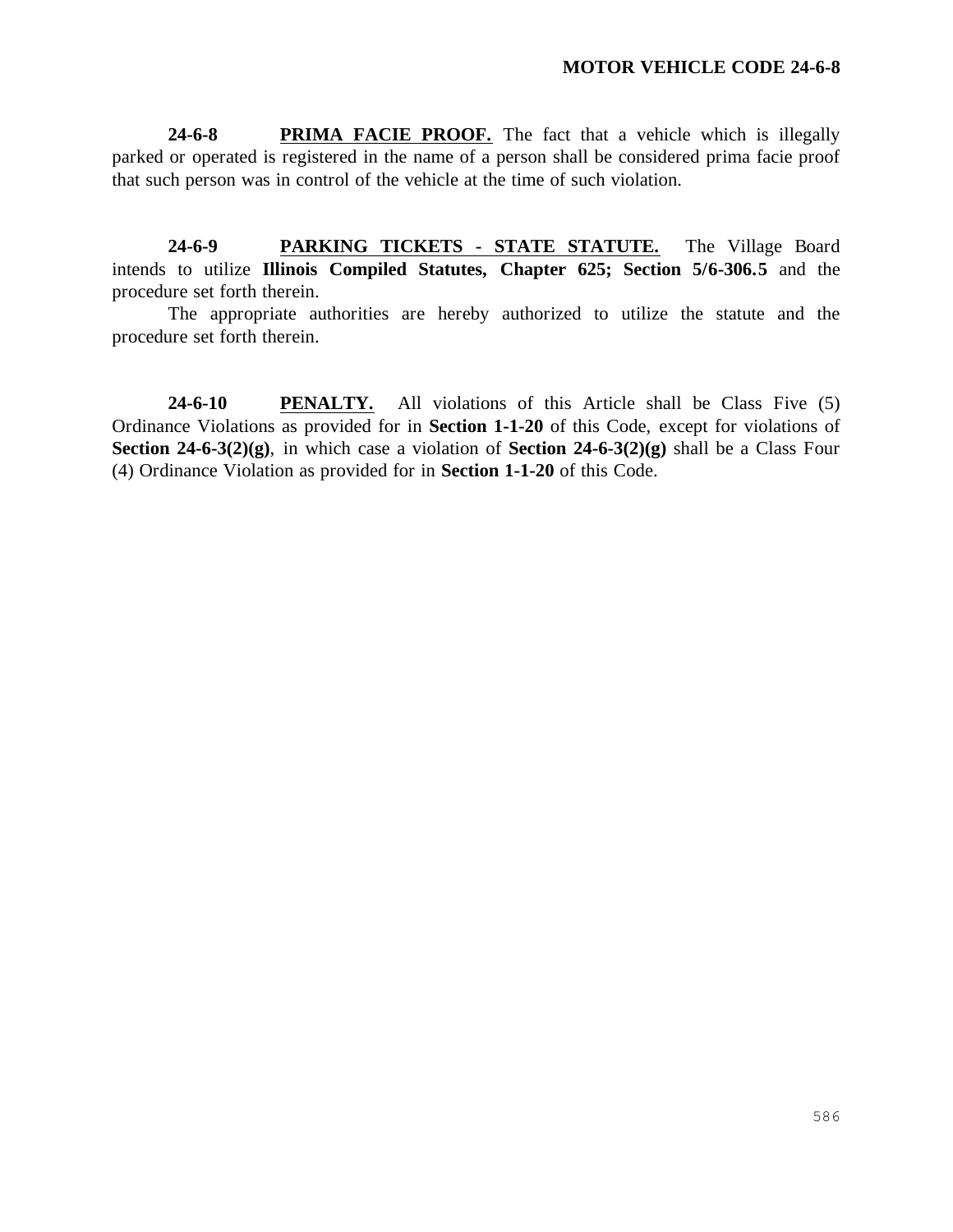# **ARTICLE VII - ABANDONED VEHICLES**

**24-7-1 DEFINITIONS.** For the purpose of this Code, the following words shall have the meanings ascribed to them as follows:

**"ABANDONED VEHICLE"** shall mean all motor vehicles or other vehicles in a state of disrepair, rendering the vehicle incapable of being driven in its condition; or any motor vehicle or other vehicle that has not been moved or used for **seven (7) consecutive days** or more and is apparently deserted.

**"ANTIQUE VEHICLE"** means any motor vehicle or other vehicle **twenty-five (25) years** of age or older.

**"COMPONENT PART"** means any part of a vehicle other than a tire having a manufacturer's identification number or an identification number issued by the Secretary of State.

**"DERELICT VEHICLE"** means any inoperable, unregistered, or discarded motor vehicle, regardless of title, having lost its characteristic as a substantial property and left unattended without justification on the owner's, lienholder's or other legally entitled person's land contrary to the public policy expressed in this Code.

**"HIGHWAY"** means any street, alley or public way within this Municipality.

**"REMOVE"** means to remove, deface, cover, or destroy.

**"VEHICLE"** means every device in, upon or by which any person or property is or may be transported or drawn upon a street or highway, whether subject to or exempt from registration, excepting, however, bicycles, snowmobiles and devices used exclusively upon stationary rails or tracks.

# **24-7-2 ABANDONMENT.**

(A) **Highway.** The abandonment of a motor vehicle or other vehicle or part thereof on any highway in this Municipality is unlawful and subject to penalties as set forth herein.

(B) **Private Property.** The abandonment of a vehicle or any part thereof on private or public property other than a highway in view of the general public anywhere in this Municipality is unlawful, except on property of the owner, or bailee of such abandoned vehicle.

(C) **Owner's Property.** A vehicle or any part thereof so abandoned on private property shall be authorized for removal by the Police Department, after a waiting period of **seven (7) days** or more, or may be removed immediately if determined to be a hazardous dilapidated motor vehicle under **Ch. 65 Sec. 5/11-40-3 of the Illinois Compiled Statutes**. A violation of this Section is subject to penalties as set forth in **Section 1-1-20** of the Village Code. **(See 625 ILCS Sec. 5/4-201)**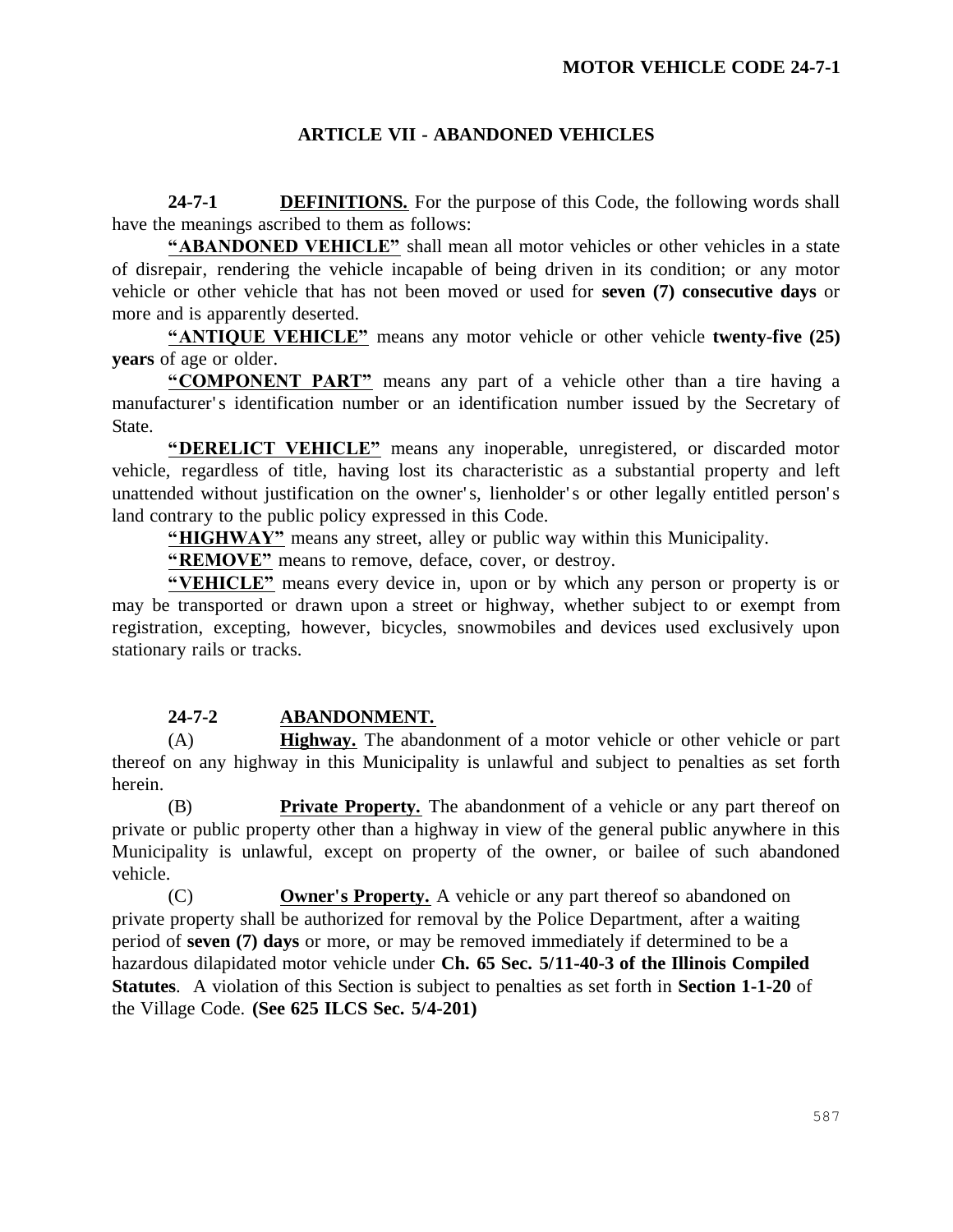**24-7-3 POSSESSION OF VEHICLE BY OTHER PARTY; TOWING.**  Where an abandoned, lost, stolen or unclaimed motor vehicle or other vehicle comes into the temporary possession or custody of a person in this Municipality who is not the owner, lienholder or other legally entitled person of the vehicle, such person shall immediately notify the Police Department when the vehicle is within the corporate limits of the Municipality. Upon receipt of such notification, the Police Department or designated representative shall authorize a towing service to remove and take possession of the abandoned, lost, stolen or unclaimed motor vehicle or other vehicle. The towing service will safely keep the towed vehicle and its contents, maintain a record of the tow, as set forth in **Section 24-7-5**, until the vehicle is claimed by the owner, lienholder, or any other person legally entitled to possession thereof or until it is disposed of as provided in this Chapter. **(See 625 ILCS Sec. 5/4-202)**

# **24-7-4 REMOVAL OF MOTOR VEHICLES OR OTHER VEHICLES - TOWING OR HAULING AWAY.**

(A) When a vehicle is abandoned or left unattended on a highway in an urban district for **ten (10) hours** or more, its removal by a towing service may be authorized by the Police Department.

(B) When an abandoned, unattended, wrecked, burned or partially dismantled vehicle is creating a traffic hazard because of its position in relation to the highway or its physical appearance is causing the impeding of traffic, its immediate removal from the highway or private property adjacent to the highway by a towing service may be authorized by the Police Department.

(C) When a vehicle removal from either public or private property is authorized by the Police Department, or Mayor or other person serving in the capacity as Polis Chief, the owner, lienholder or other legally entitled person of the vehicle shall be responsible for all costs, including without limiting the generality of the foregoing, all towing, storage, processing charges and reasonable attorney's and court fees incurred to collect all such costs. **(Revised 4-4-12)**

(D) The remaining provisions of **Section 4-203 of Chapter 625**, of the **Illinois Compiled Statutes** are hereby adopted by reference and the provisions thereof shall be controlling within the corporate limits of this Municipality.

**24-7-5 POLICE RESPONSIBILITIES.** When a vehicle is authorized to be towed away as provided herein, the Police Department shall keep and maintain a record of the vehicle towed, listing by color, year of manufacture, manufacturer' s trade name, manufacturer's series name, body style, vehicle identification number and license plate year and number displayed on the vehicle. The record shall also include the date and hour of tow, location towed from, location towed to, reason for towing and the name of the officer authorizing the tow. **(See 625 ILCS Sec. 5/4-204)**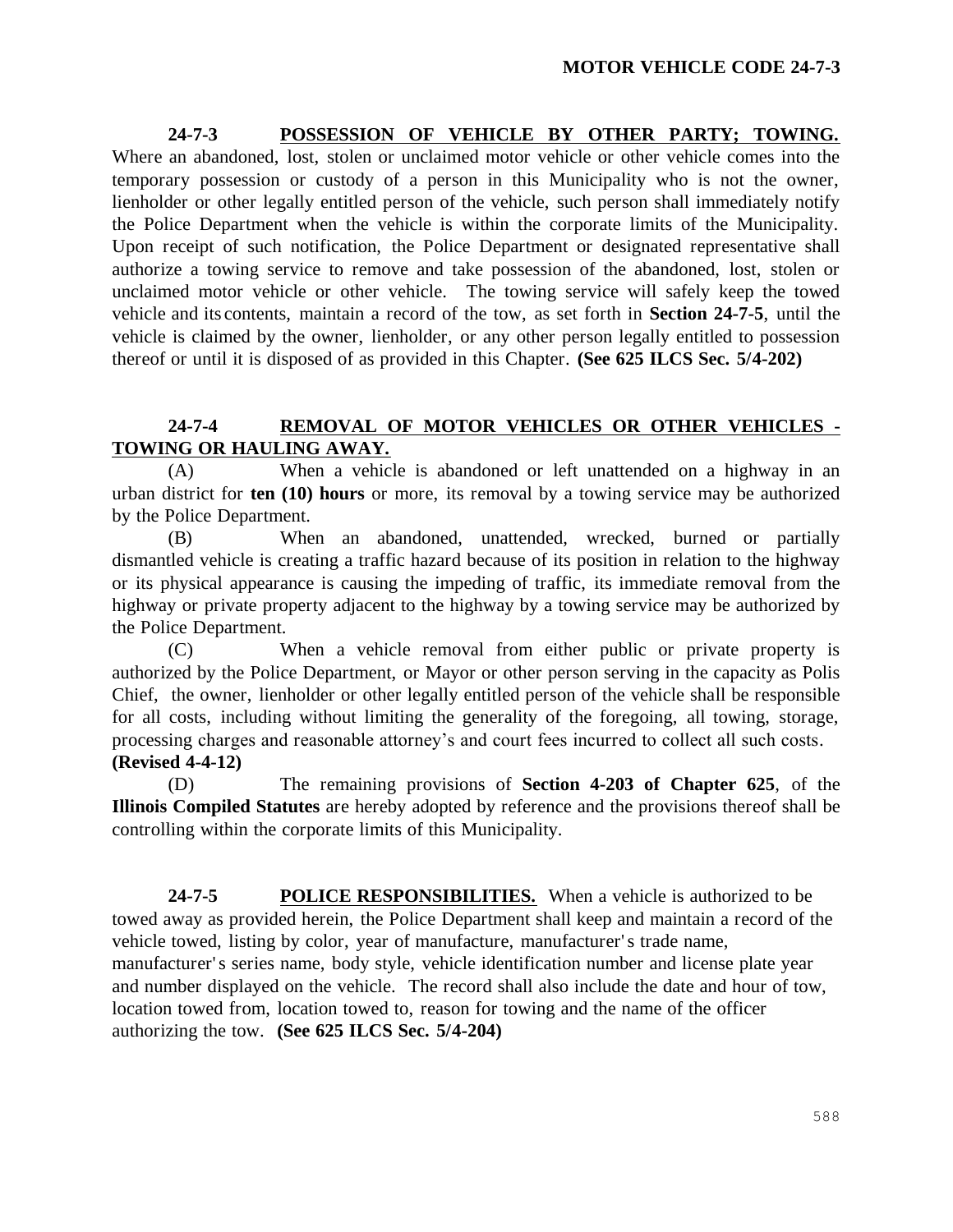24-7-6 **UNKNOWN OWNER.** When the Police Department does not know the identity of the registered owner, lienholder or other legally entitled person, they will cause the motor vehicle registration records of the State of Illinois to be searched by a directed communication to the Secretary of State for the purpose of obtaining the required ownership information.

The Police Department authorizing the impoundment shall cause the stolen motor vehicle files of the Illinois State Police to be searched by a directed communication to the Illinois State Police for stolen or wanted information of the vehicle. The information determined from these record searches shall be used by the Police Department in sending notification by certified mail to the owner, lienholder or legally entitled person advising where the vehicle is held, requesting a disposition to be made and setting forth public sale information. **(See 625 ILCS Sec. 5/4-205)**

24-7-7 **IDENTIFYING AND TRACING VEHICLE.** When the registered owner, lienholder, or other person legally entitled to the possession of a motor vehicle or other vehicle cannot be identified from the registration files of this State or from the registration files of a foreign state, if applicable, the Police Department shall notify the Illinois State Police for the purpose of identifying the vehicle's owner, lienholder, or other person legally entitled to the possession of the vehicle. The information obtained by the Illinois State Police shall be immediately forwarded to the Police Department having custody of the vehicle for notification purposes as set forth in **Section 24-7-6** of this Chapter. **(See 625 ILCS Sec. 5/4-206)**

**24-7-8 RECLAIMED VEHICLES - EXPENSES.** Any time before a motor vehicle or other vehicle is sold at public sale or disposed of as provided in **Section 24-7-9**, the owner, lienholder, or other person legally entitled to its possession may reclaim the vehicle by presenting to the Police Department proof of ownership or proof of the right to possession of the vehicle. No vehicle shall be released to the owner, lienholder, or other legally entitled person under this Section until all towing and storage charges have been paid. **(See 625 ILCS Sec. 5/4-207)**

**24-7-9 DISPOSAL OF UNCLAIMED VEHICLE.** Whenever an abandoned, lost, stolen, or unclaimed motor vehicle or other vehicle **seven (7) years** of age or newer remains unclaimed by the registered owner, lienholder, or other person legally entitled to its possession for a period of **thirty (30) days** after notice has been given as provided herein, the Police Department having possession of the vehicle shall cause it to be sold at public sale to the highest bidder. Notice of the time and place of the sale shall be posted in a conspicuous place for at least **ten (10) days** prior to the sale on the premises where the vehicle has been impounded. At least **ten (10) days** prior to the sale, the Police Department shall cause a notice of the time and place to be sent by certified mail to the registered owner, lienholder, or other person known by the Police Department or towing service to be legally entitled to the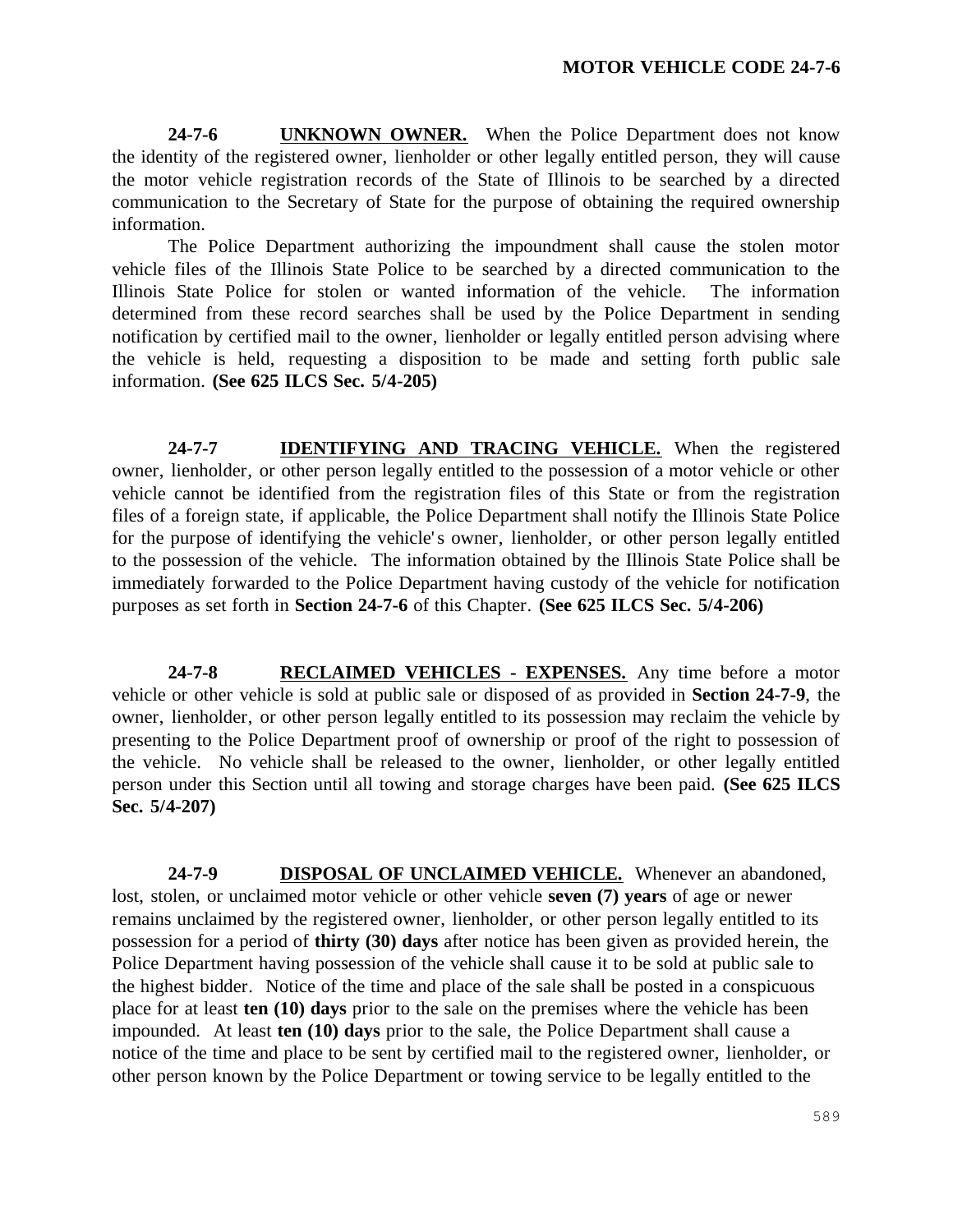possession of the vehicle. Such notice shall contain a complete description of the vehicle to be sold and what steps must be taken by any legally entitled person to reclaim the vehicle.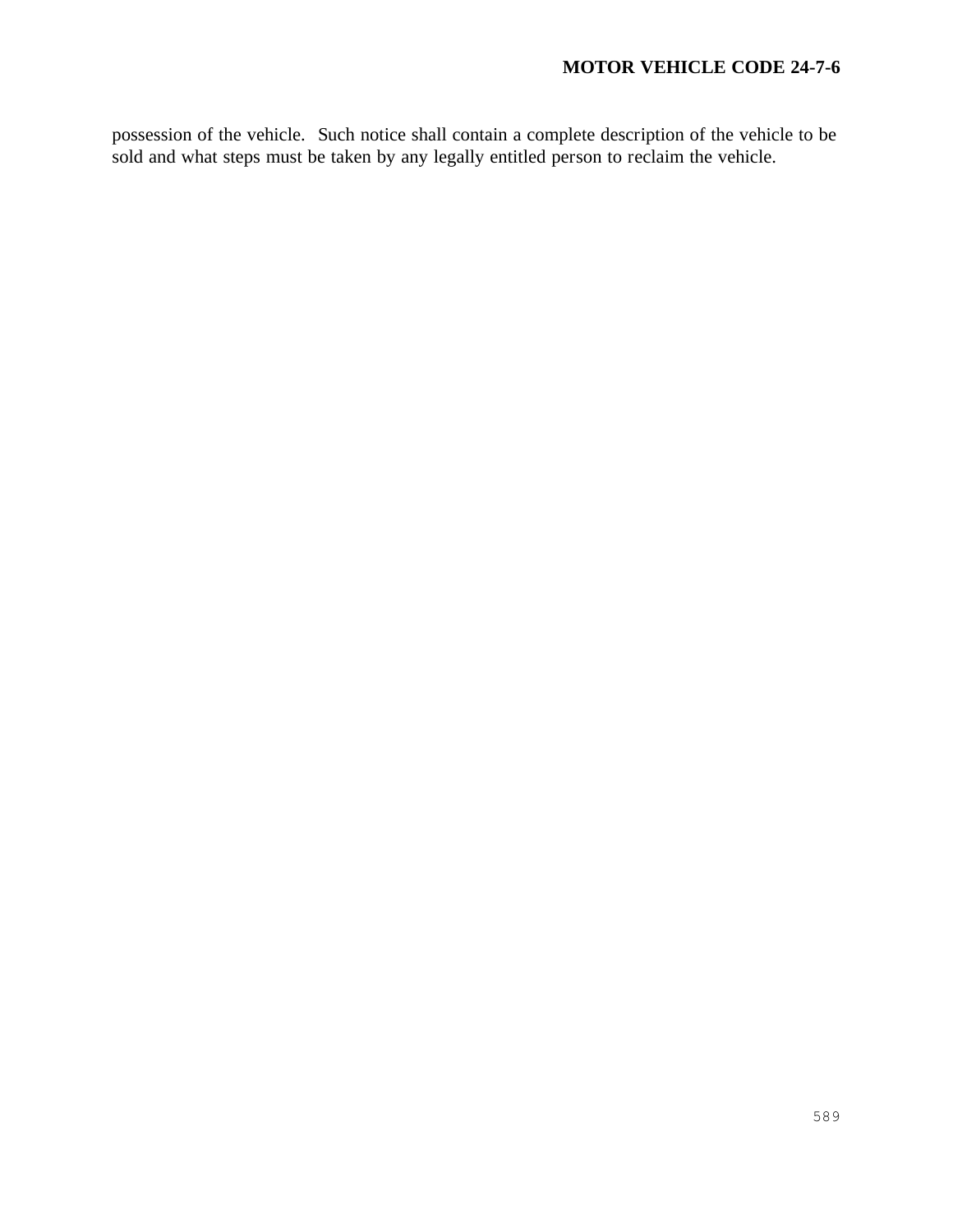In those instances where the certified notification specified herein has been returned by the postal authorities to the Police Department due to the addressee having moved or being unknown at the address obtained from the registration records of this State, the sending of a second certified notice shall not be required.

### **24-7-10 DISPOSAL OF UNCLAIMED VEHICLES WITHOUT NOTICE.**

(A) **New Car.** When the identity of the registered owner, lienholder, or other person legally entitled to the possession of an abandoned, lost, or unclaimed vehicle of **seven (7) years** of age or newer cannot be determined by any means provided for in this Chapter, the vehicle may be sold as provided for in **Section 24-7-9** of this Code without notice to any person whose identity cannot be determined.

(B) **Old Car.** When an abandoned vehicle of more than **seven (7) years** of age is impounded as specified by this Code, it shall be kept in custody for a minimum of **ten (10) days** for the purpose of determining the identity of the registered owner and lienholder and contacting the registered owner and lienholder by the U.S. Mail, public service or in person for a determination of disposition; and an examination of the Illinois State Police stolen motor vehicle files for theft and wanted information. (At the expiration of the **ten (10) day** period without the benefit of disposition information being received from the registered owner, lienholder or other legally entitled person, the Chief of Police shall authorize the disposal of the vehicle as junk.)

(C) **Antique Vehicle.** A vehicle classified as an antique vehicle may, however, be sold to a person desiring to restore it. **(See 625 ILCS Sec. 5/4-209)**

**24-7-11 POLICE RECORD FOR DISPOSED VEHICLE.** When a motor vehicle or other vehicle in the custody of the Police Department is reclaimed by the registered owner, lienholder, or other legally entitled person or when the vehicle is sold at public sale or otherwise disposed of as provided in this Chapter, a report of the transaction shall be maintained by the Police Department for a period of **one (1) year** from the date of the sale or disposal. **(See 625 ILCS Sec. 5/4-210)**

**24-7-12 PUBLIC SALE PROCEEDS.** When a vehicle located within the corporate limits of this Municipality is authorized to be towed away by the Police Department and disposed of as set forth in this Code, the proceeds of the public sale or disposition, after the deduction of towing, storage and processing charges, shall be deposited in the municipal treasury. **(See 625 ILCS Sec. 5/4-211)**

**24-7-13 LIABILITY.** A law enforcement officer or agency, towing service owner, operator or employee shall not be held to answer or be liable for damages in any action brought by the registered owner, former registered owner or his legal representative, lienholder, or any other person legally entitled to the possession of a vehicle when the vehicle was processed and sold or disposed of as provided by this Code. **(See 625 ILCS Sec. 5/4-213)**

**24-7-14 PENALTY.** All violations of this Article shall be a Class Five (5) Ordinance Violation as provided for in **Section 1-1-20** of this Code.